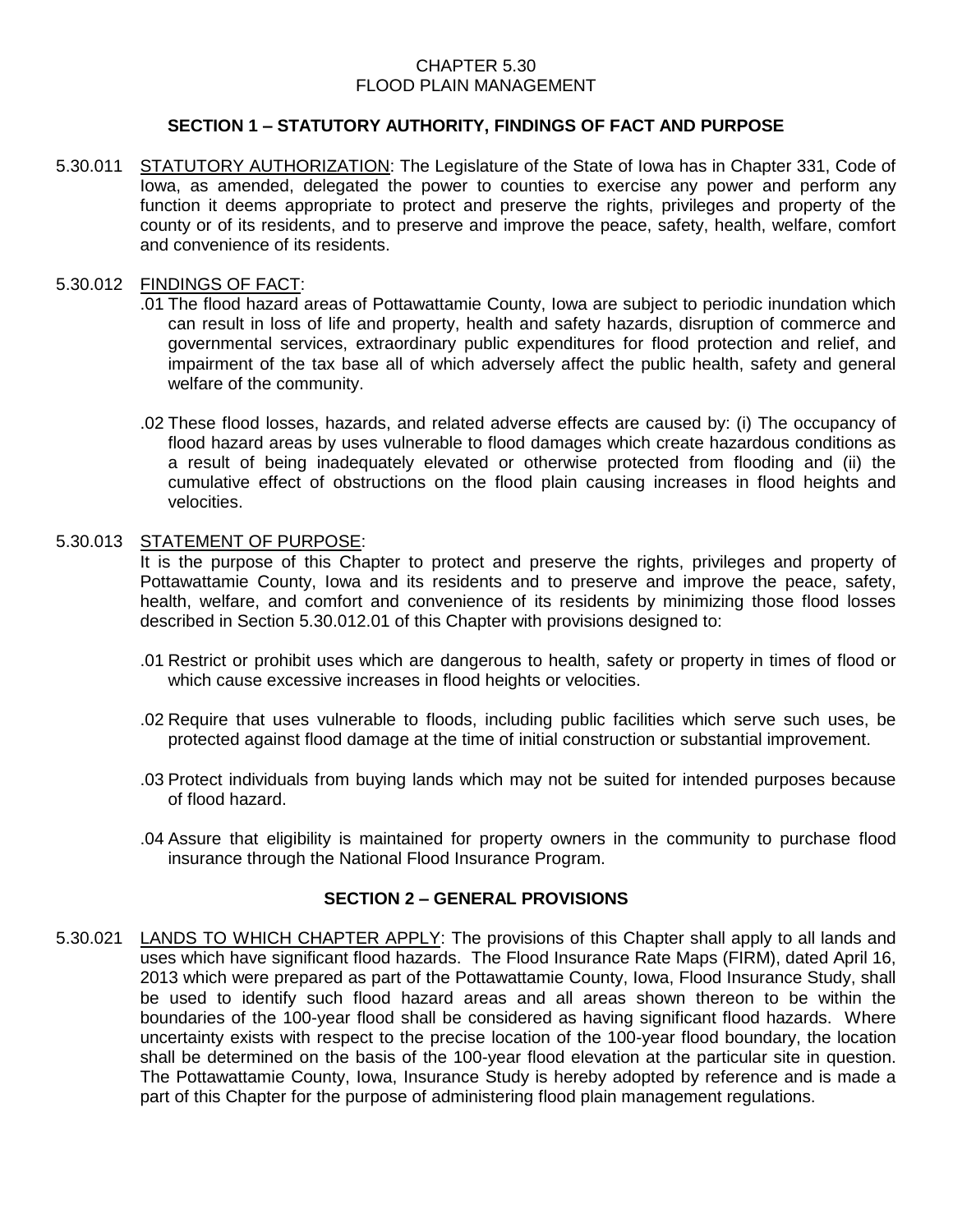- 5.30.022 COMPLIANCE: No structure or land shall hereafter be used and no structure shall be located, extended, converted or structurally altered without full compliance with the terms of this Chapter and other applicable regulations which apply to uses within the jurisdiction of this Chapter.
- 5.30.023 ABROGATION AND GREATER RESTRICTIONS: It is not intended by this Chapter to repeal, abrogate or impair any existing easements, covenants, or deed restrictions. However, where this Chapter imposes greater restrictions, the provision of this Chapter shall prevail. All other ordinances inconsistent with this Chapter are hereby repealed to the extent of the inconsistency only.
- 5.30.024 INTERPRETATION: In their interpretation and application, the provisions of this Chapter shall be held to be minimum requirements and shall be liberally construed in favor of the governing body and shall not be deemed a limitation or repeal of any other powers granted by State statutes.
- 5.30.025 WARNING AND DISCLAIMER OF LIABILITY: The standards required by this Chapter are considered reasonable for regulatory purposes. This Chapter does not imply that areas outside the designated areas of significant flood hazard will be free from flooding or flood damages. This Chapter shall not create liability on the part of Pottawattamie County, Iowa, or any officer or employee thereof for any flood damages that from reliance on this Chapter or any administrative decision lawfully made there under.
- 5.30.026 SEVERABILITY: If any section, clause, provision or portion of this Chapter is adjudged unconstitutional or invalid by a court of competent jurisdiction, the remainder of this Chapter shall not be affected thereby.

# **SECTION 3 - DEFINITIONS**

- 5.30.031 Unless specifically defined below, words or phrases used in this Chapter shall be interpreted so as to give them the meaning they have in common usage and to give this Chapter its most reasonable application.
	- .01 FIVE HUNDRED (500) YEAR FLOOD A flood, the magnitude of which has a two-tenths (0.2) percent chance of being equaled or exceeded in any given year or which, on average, will be equaled or exceeded at least once every five hundred (500) years. *(Ordinance #2021-10/01-03- 2022)*
	- .02 APPURTENANT STRUCTURE A structure which is on the same parcel of the property as the principal structure to be insured and the use of which is incidental to the use of the principal structure*. (Ordinance #2021-10/01-03-2022)*
	- .03 BASE FLOOD The flood having one (1) percent chance of being equaled or exceeded in any given year. (See 100-year flood).
	- .04 BASE FLOOD ELEVATION The elevation floodwaters would reach at a particular site during the occurrence of a base flood event. *(Ordinance #2021-10/01-03-2022)*
	- .05 BASEMENT Any enclosed area of a building which has its floor or lowest level below ground level (subgrade) on all sides. Also see "lowest floor."
	- .06 DEVELOPMENT Any man-made change to improved or unimproved real estate, including but not limited to building or other structures, mining, dredging, filling, grading, paving, excavation or drilling operations.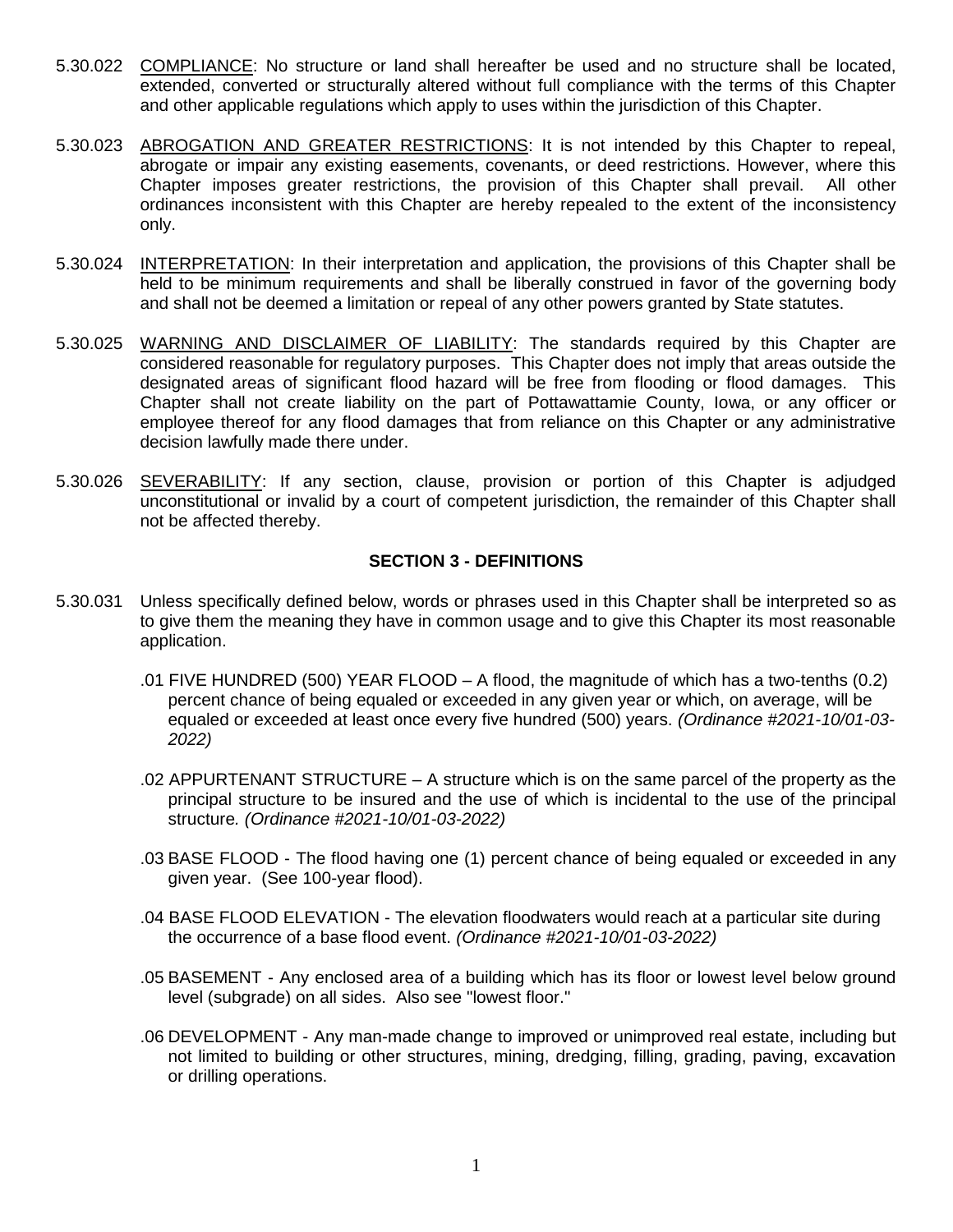- .07 EXISTING CONSTRUCTION Any structure for which the "start of construction" commenced before the effective date of the community's Flood Insurance Rate Map. May also be referred to as "existing structure".
- .08 EXISTING FACTORY-BUILT HOME PARK OR SUBDIVISION A factory-built home park or subdivision for which the construction of facilities for servicing the lots on which the factory-built homes are to be affixed (including at a minimum, the installation of utilities, the construction of streets, and either final site grading or the pouring of concrete pads) is completed before the effective date of the flood plain management regulations adopted by the community.
- .09 EXPANSION OF EXISTING FACTORY-BUILT HOME PARK OR SUBDIVISION The preparation of additional sites by the construction of facilities for servicing the lots on which the factory-built homes are to be affixed (including at a minimum, the installation of utilities, the construction of streets, and either final site grading or the pouring of concrete pads).
- .10 FACTORY-BUILT HOME Any structure, designed for residential use, which is wholly or in substantial part, made, fabricated, formed or assembled in manufacturing facilities for installation or assembly and installation, on a building site. For the purpose of this Chapter factory-built homes include mobile homes, manufactured homes and modular homes and also includes "recreational vehicles" which are placed on a site for greater than 180 consecutive days and not fully licensed for and ready for highway use.
- .11 FACTORY-BUILT HOME PARK A parcel or contiguous parcels of land divided into two or more factory-built home lots for sale or lease.
- .12 FLOOD A general and temporary condition of partial or complete inundation of normally dry land areas resulting from the overflow of streams or rivers or from the unusual and rapid runoff of surface waters from any source.
- .13 FLOOD ELEVATION The elevation floodwaters would reach at a particular site during the occurrence of a specific flood. For instance, the 100-year flood elevation is the elevation of flood waters related to the occurrence of the 100-year flood.
- .14 FLOOD INSURANCE RATE MAP (FIRM) The official map prepared as part of (but published separately from) the Flood Insurance Study which delineates both the flood hazard areas and the risk premium zones applicable to the community.
- .15 FLOOD INSURANCE STUDY An examination, evaluation and determination of flood hazards and, if appropriate, corresponding water surface elevations. *(Ordinance #2021-10/01-03-2022)*
- .16 FLOOD PLAIN Any land area susceptible to being inundated by water as a result of a flood.
- .17 FLOOD PLAIN MANAGEMENT An overall program of corrective and preventive measures for reducing flood damages and promoting the wise use of flood plains, including but not limited to emergency preparedness plans, flood control works, floodproofing and flood plain management regulations.
- .18 FLOODPROOFING Any combination of structural and nonstructural additions, changes, or adjustments to structures, including utility and sanitary facilities, which will reduce or eliminate flood damage to such structures.
- .19 FLOODWAY The channel of a river or stream and those portions of the flood plains adjoining the channel, which are reasonably required to carry and discharge flood waters or flood flows so that confinement of flood flows to the floodway area will not cumulatively increase the water surface elevation of the base flood by more than one (1) foot.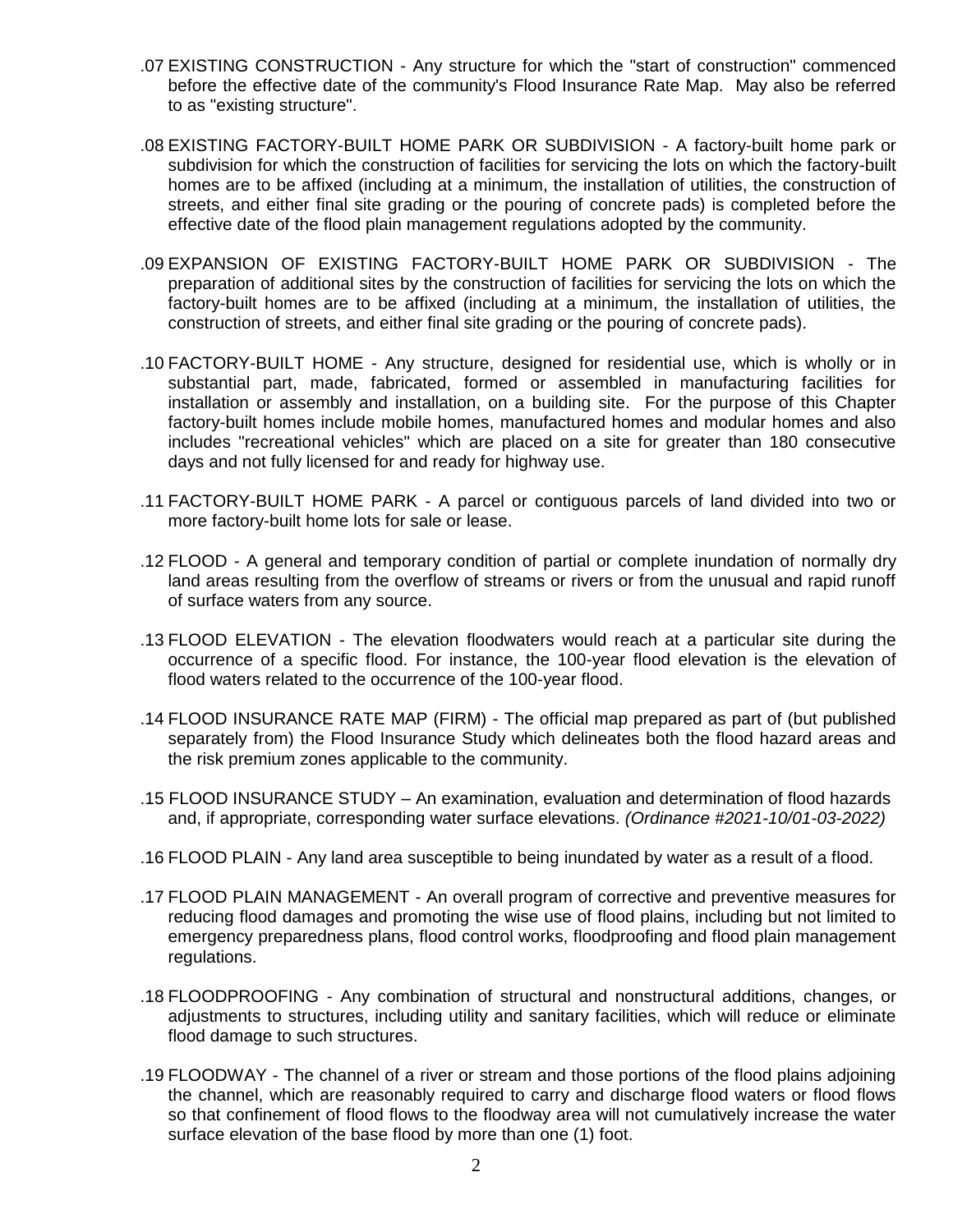- .20 FLOODWAY FRINGE Those portions of the flood plain, other than the floodway, which can be filled, leveed, or otherwise obstructed without causing substantially higher flood levels or flow velocities.
- .21HIGHEST ADJACENT GRADE The highest natural elevation of the ground surface prior to construction next to the proposed walls of a structure*. (Ordinance #2021-10/01-03-2022)*

.22 HISTORIC STRUCTURE - Any structure that is:

- a. Listed individually in the National Register of Historic Places, maintained by the Department of Interior, or preliminarily determined by the Secretary of the Interior as meeting the requirements for individual listing of the National Register;
- b. Certified or preliminarily determined by the Secretary of the Interior as contributing to the historical significance of a registered historic district or a district preliminarily determined by the Secretary to qualify as a registered historic district;
- c. Individually listed on a state inventory of historic places in states with historic preservation programs which have been approved by the Secretary of the Interior; or,
- d. Individually listed on a local inventory of historic places in communities with historic preservation programs that have been certified by either i) an approved state program as determined by the Secretary of the Interior or ii) directly by the Secretary of the Interior in states without approved programs.
- .23 LOWEST FLOOR The floor of the lowest enclosed area in a building including a basement except when all the following criteria are met:
	- a. The enclosed area is designed to flood to equalize hydrostatic pressure during floods with walls or openings that satisfy the provisions of Section 5.30.041.04.A of this Chapter and
	- b. The enclosed area is unfinished (not carpeted, drywalled, etc.) and used solely for low damage potential uses such as building access, parking or storage, and
	- c. Machinery and service facilities (e.g., hot water heater, furnace, electrical service) contained in the enclosed area are located at least one (1) foot above the 100-year flood level, and
	- d. The enclosed area is not a "basement" as defined in this section.

In cases where the lowest enclosed area satisfies criteria a, b, c, and d above, the lowest floor is the floor of the next highest enclosed area that does not satisfy the criteria above.

.24 MAXIMUM DAMAGE POTENTIAL DEVELOPMENT - Hospitals and like institutions; buildings or building complexes containing documents, data, or instruments of great public value; buildings or building complexes containing materials dangerous to the public or fuel storage facilities; power installations needed in emergency or other buildings or building complexes similar in nature or use. *(Ordinance #2021-10/01-03-2022)*

.25 MINOR PROJECTS – Small development activities (except for filling, grading and excavating) valued at less than \$500.

.26 NEW CONSTRUCTION - (new buildings, factory-built home parks) - Those structures or development for which the start of construction commenced on or after April 4, 1983.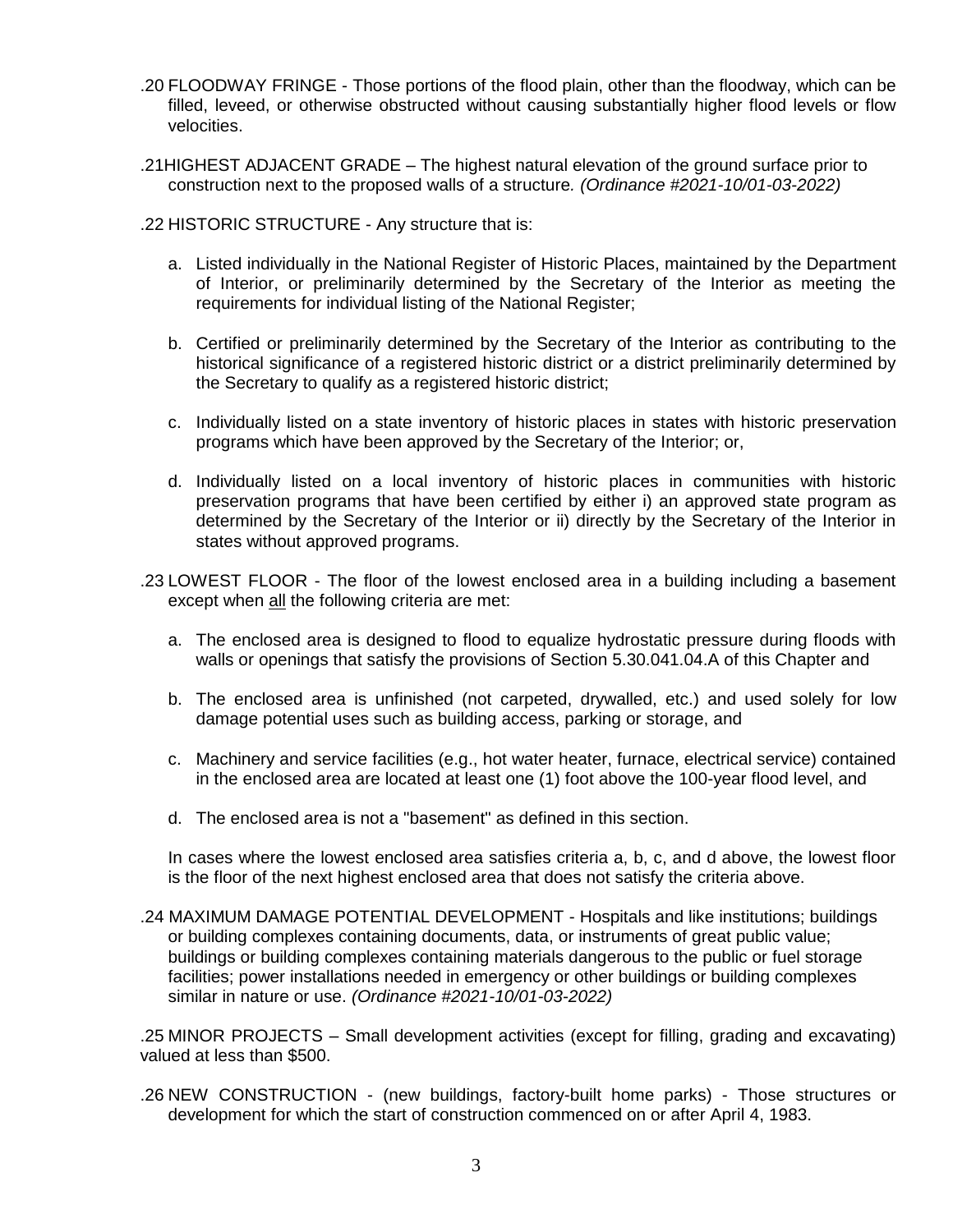- .27 NEW FACTORY-BUILT HOME PARK OR SUBDIVISION A factory-built home park or subdivision for which the construction of facilities for servicing the lots on which the factory-built homes are to be affixed (including at a minimum, the installation of utilities, the construction of streets, and either final site grading or the pouring of concrete pads) is completed on or after the effective date of the effective date of flood plain management regulations adopted by the community.
- .28 ONE HUNDRED (100) YEAR FLOOD A flood, the magnitude of which has a one (1) percent chance of being equaled or exceeded in any given year or which, on the average, will be equaled or exceeded a least once every one hundred (100) years.

.29 RECREATIONAL VEHICLE - A vehicle which is:

- a. Built on a single chassis;
- b. Four hundred (400) square feet or less when measured at the largest horizontal projection;
- c. Designed to be self-propelled or permanently towable by a light duty truck; and
- d. Designed primarily not for use as a permanent dwelling but as a temporary living quarters for recreational, camping, travel, or seasonal use.
- .30 ROUTINE MAINTENANCE OF EXISTING BUILDINGS AND FACILITIES. Repairs necessary to keep a structure in a safe and habitable condition that do not trigger a building or floodplain development permit, provided they are not associated with a general improvement of the structure or repair of a damaged structure. Such repairs include:
	- a. Normal maintenance of structures such as re-roofing, replacing roofing tiles and replacing siding;
	- b. Exterior and interior painting, papering, tiling, carpeting, cabinets, counter tops and similar finish work;
	- c. Basement sealing;
	- d. Repairing or replacing damaged or broken window panes;
	- e. Repairing plumbing systems, electrical systems, heating or air conditioning systems and repairing wells or septic systems.
- .31 SPECIAL FLOOD HAZARD AREA The land within a community subject to the "100-year flood". This land is identified as Zone A, AE, A1-A30, AO and AH on the community's Flood Insurance Rate Map.
- .32 START OF CONSTRUCTION Includes substantial improvement, and means the date the development permit was issued, provided the actual start of construction, repair, reconstruction, rehabilitation, addition, placement, or other improvement, was within 180 days of the permit date. The actual start means either the first placement or permanent construction of a structure on a site, such as pouring of a slab or footings, the installation of pile, the construction of columns, or any work beyond the stage of excavation; or the placement of a factory-built home on a foundation. Permanent construction does not include land preparation, such as clearing, grading and filling; nor does it include the installation of streets and/or walkways; nor does it include excavation for a basement, footings, piers, or foundations or the erection of temporary forms; nor does it include the installation on the property of accessory buildings such as garages or sheds not occupied as dwelling units or not part of the main structure. For a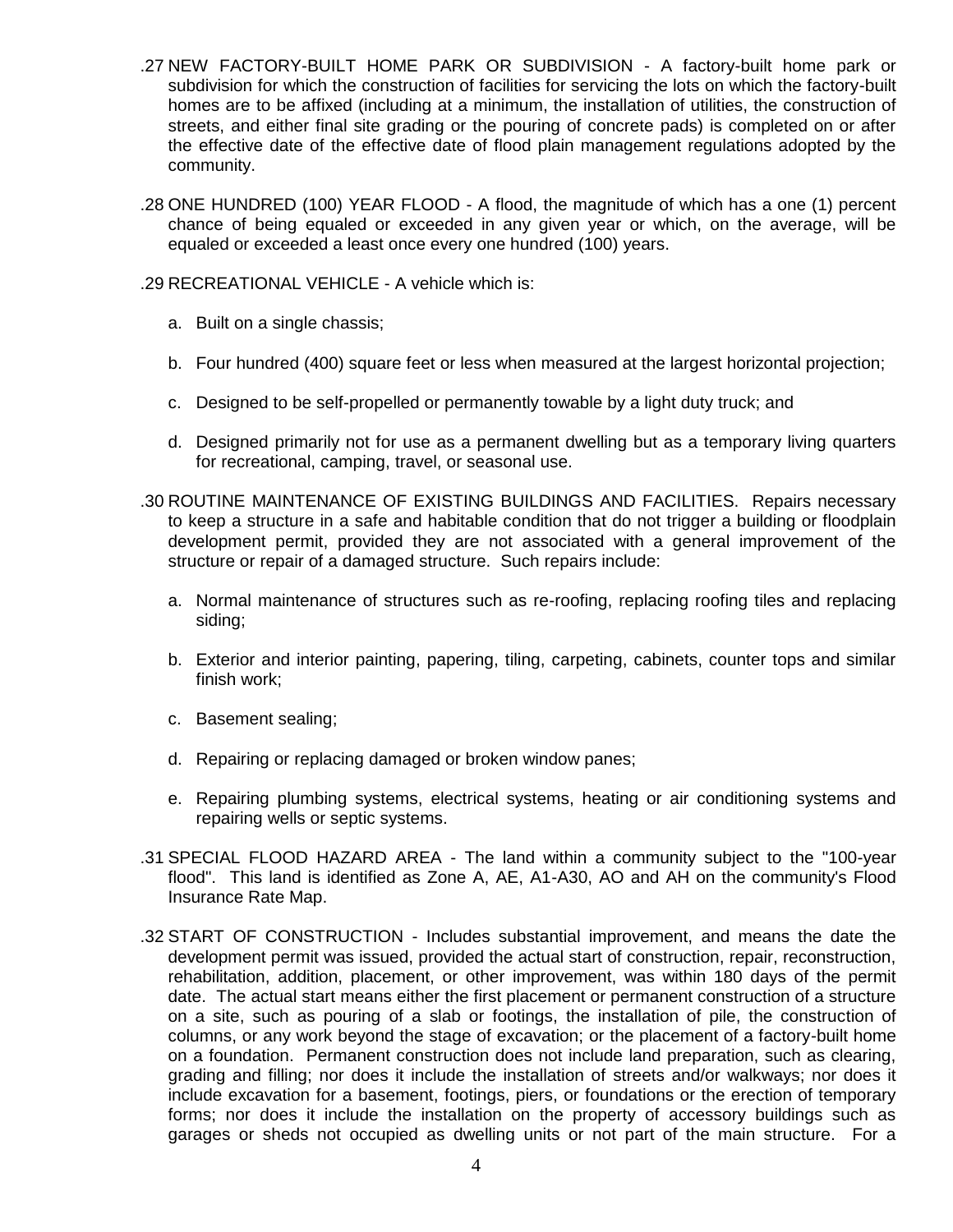substantial improvement, the actual start of construction means the first alteration of any wall, ceiling, floor, or other structural part of the building, whether or not that alteration affects the external dimensions of the building.

- .33 STRUCTURE Anything constructed or erected on the ground or attached to the ground, including, but not limited to, buildings, factories, sheds, cabins, factory-built homes, storage tanks, and other similar uses.
- .34 SUBSTANTIAL DAMAGE Damage of any origin sustained by a structure whereby the cost of restoring the structure to its before damage condition would equal or exceed fifty (50) percent of the market value of the structure before the damage occurred. Substantial damage also means flood-related damages sustained by a structure on two separate occasions during a 10 year period for which the cost of repairs at the time of such flood event, on the average, equals or exceeds 25 percent of the market value of the structure before the damage occurred. Volunteer labor and donated materials shall be included in the estimated cost of repair. *(Ordinance #2021-10/01-03-2022)*
- .35 SUBSTANTIAL IMPROVEMENT Any improvement to a structure which satisfies either of the following criteria:
	- 1. Any repair, reconstruction, or improvement of a structure, the cost of which equals or exceeds fifty (50) percent of the market value of the structure either (i) before the "start of construction" of the improvement, or (ii) if the structure has been "substantially damaged" and is being restored, before the damage occurred. The term does not, however, include any project for improvement of a structure to comply with existing state or local health, sanitary, or safety code specifications which are solely necessary to assure safe conditions for the existing use. The term also does not include any alteration of an "historic structure", provided the alteration will not preclude the structure's designation as an "historic structure".
	- 2. Any addition which increases the original floor area of a building by 25 percent or more. All additions constructed after April 4, 1983 shall be added to any proposed addition in determining whether the total increase in original floor space would exceed 25 percent.
- .36 VARIANCE A grant of relief by a community from the terms of the flood plain management regulations.
- .37 VIOLATION The failure of a structure or other development to be fully compliant with the community's flood plain management regulations.

# **SECTION 4 – FLOOD PLAIN MANAGEMENT STANDARDS**

- 5.30.041 GENERAL FLOOD PLAIN STANDARDS: All uses must be consistent with the need to minimize flood damage and meet the following applicable performance standards. Where 100-year flood data has not been provided in the Flood Insurance Study, the Iowa Department of Natural Resources shall be contacted to determine (i) whether the land involved is either wholly or partly within the floodway or floodway fringe and (ii) the 100 year flood level. The applicant will be responsible for providing the Department of Natural Resources with sufficient technical information to make such determination.
	- .01 All development within the areas of significant flood hazard shall:
		- A. Be consistent with the need to minimize flood damage.
		- B. Use construction methods and practices that will minimize flood damage.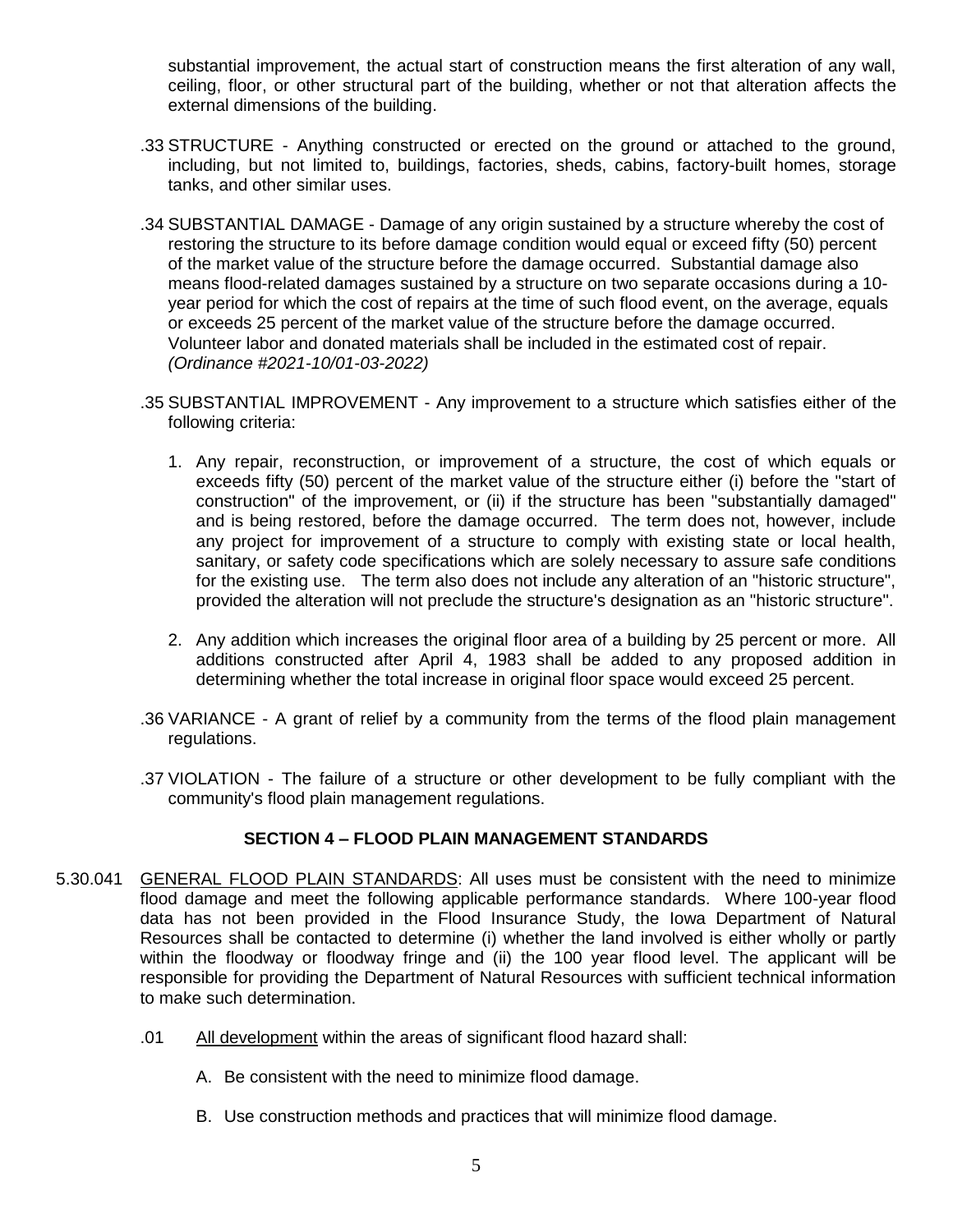- C. Use construction materials and utility equipment that are resistant to flood damage.
- D. Obtain all other necessary permits from federal, state and local governmental agencies including approval when required from the Iowa Department of Natural Resources.
- .02 Residential buildings All new or substantially improved residential structures shall have the lowest floor, including basement, elevated a minimum of one (1) foot above the 100-year flood level. Construction shall be upon compacted fill which shall, at all points, be no lower than 1.0 ft. above the 100-year flood level and extend at such elevation at least 18 feet beyond the limits of any structure erected thereon. Alternate methods of elevating (such as piers) may be allowed subject to favorable consideration by the County Board of Supervisors, where existing topography, street grades, or other factors preclude elevating by fill. In such cases, the methods used must be adequate to support the structure as well as withstand the various forces and hazards associated with flooding.

All new and substantially improved residential structures shall be provided with a means of access which will be passable by wheeled vehicles during the 100-year flood.

- .03 Non-residential buildings All new or substantially improved non-residential buildings shall have the lowest floor (including basement) elevated a minimum of one (1) foot above the 100-year flood level, or together with attendant utility and sanitary systems, be floodproofed to such a level. When floodproofing is utilized, a professional engineer registered in the State of Iowa shall certify that the floodproofing methods used are adequate to withstand the flood depths, pressures, velocities, impact and uplift forces and other factors associated with the 100-year flood; and that the structure, below the 100-year flood level is watertight with walls substantially impermeable to the passage of water. A record of the certification indicating the specific elevation (in relation to North American Vertical Datum) to which any structures are floodproofed shall be maintained by the Administrator.
- .04 All new and substantially improved structures:
	- A. Fully enclosed areas below the "lowest floor" (not including basements) that are subject to flooding shall be designed to automatically equalize hydrostatic flood forces on exterior walls by allowing for the entry and exit of floodwaters. Designs for meeting this requirement must either be certified by a registered professional engineer or meet or exceed the following minimum criteria:
		- (1) A minimum of two openings having a total net area of not less than one square inch for every square foot of enclosed area subject to flooding shall be provided.
		- (2) The bottom of all openings shall be no higher than one foot above grade.
		- (3) Openings may be equipped with screens, louvers, valves, or other coverings or devices provided they permit the automatic entry and exit of floodwaters.

The enclosed areas below the "lowest floor" (not including basements) shall be used solely for parking vehicles, limited low damage storage and/or access to the building.

The property owner shall complete, sign and record with the Pottawattamie County Recorder's Office, the Pottawattamie County Non-Conversion Agreement furnished by the Administrator.

B. New and substantially improved structures must be designed (or modified) and adequately anchored to prevent flotation, collapse, or lateral movement of the structure resulting from hydrodynamic and hydrostatic loads, including the effects of buoyancy.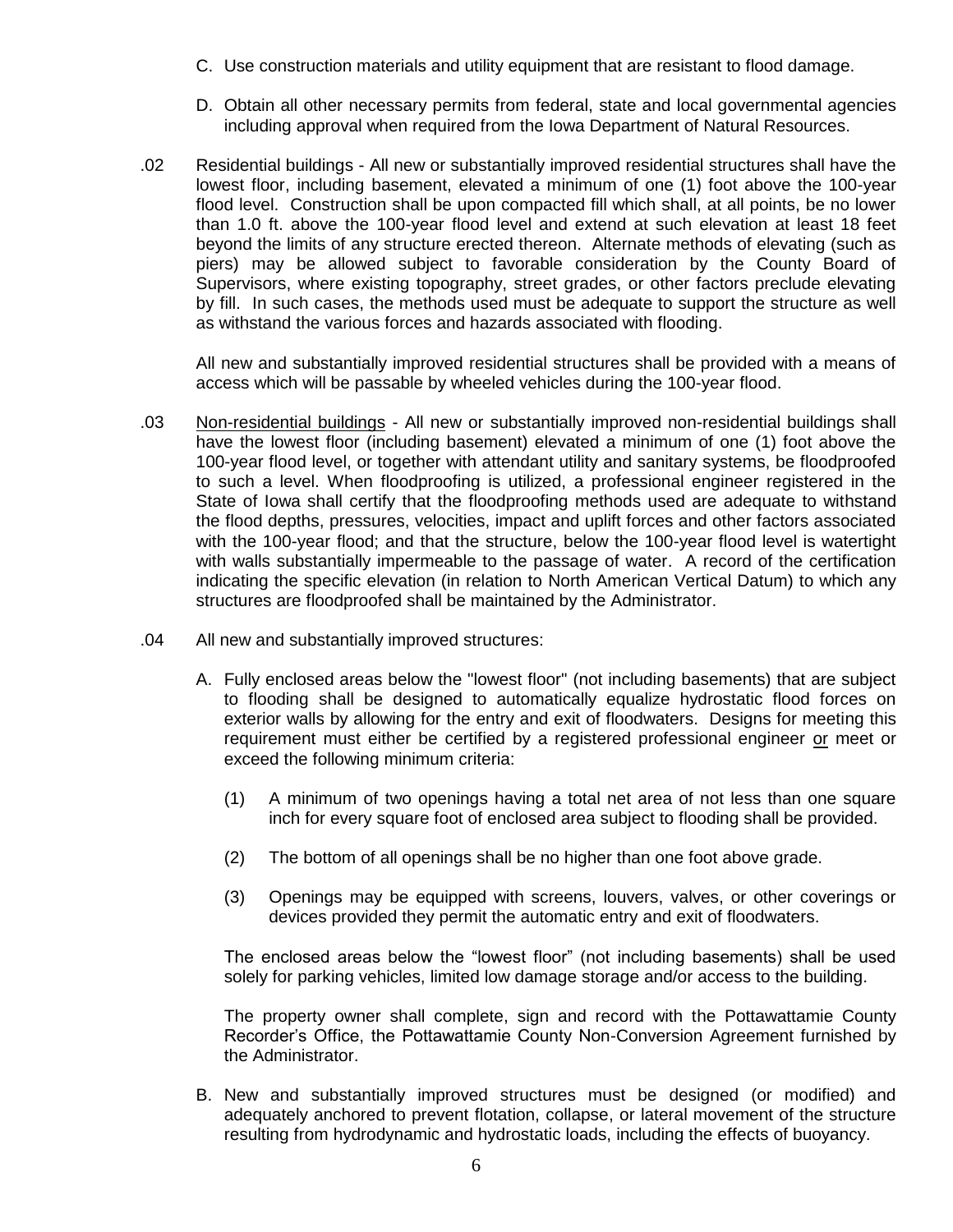- C. New and substantially improved structures must be constructed with electrical, heating, ventilation, plumbing, and air conditioning equipment and other service facilities (including ductwork) elevated or floorproofed to at least one (1) foot above the 100-year flood level.
- D. Maximum Damage Potential Development All new or substantially improved maximum damage potential development shall have the lowest floor (including basement) elevated a minimum of one (1) foot above the elevation of the 500-year flood, or together with attendant utility and sanitary systems, be floodproofed to such a level. When floodproofing is utilized, a professional engineer registered in the State of Iowa shall certify that the floodproofing methods used are adequate to withstand the flood depths, pressures, velocities, impact and uplift forces and other factors associated with the 500-year flood; and that the structure, below the 500-year flood elevation is watertight with walls substantially impermeable to the passage of water. A record of the certification indicating the specific elevation (in relation to North American Vertical Datum 1988) to which any structures are floodproofed shall be maintained by the Administrator. Where 500-year flood elevation data has not been provided in the Flood Insurance Study, the Iowa Department of Natural Resources shall be contacted to compute such data. The applicant will be responsible for providing the Department of Natural Resources with sufficient technical information to make such determinations. *(Ordinance #2021-10/01-03-2022)*.05 Factory-built homes:
	- A. All factory-built homes, including those placed in existing factory-built home parks or subdivisions, shall be elevated on a permanent foundation such that the lowest floor of the structure is a minimum of one (1) foot above the 100-year flood level.
	- B. All factory-built homes, including those placed in existing factory-built home parks or subdivisions, shall be anchored to resist flotation, collapse, or lateral movement. Methods of anchoring may include, but are not limited to, use of over-the-top or frame ties to ground anchors.
- .06 Utility and Sanitary Systems:
	- A. On-site waste disposal and water supply systems shall be located or designed to avoid impairment to the system or contamination from the system during flooding.
	- B. All new and replacement sanitary sewage systems shall be designed to minimize or eliminate infiltration of flood waters into the system as well as the discharge of effluent into flood waters. Wastewater treatment facilities (other than on-site systems) shall be provided with a level of flood protection equal to or greater than one (1) foot above the 100-year flood elevation.
	- C. New or replacement water supply systems shall be designed to minimize or eliminate infiltration of flood waters into the system. Water supply treatment facilities (other than on-site systems) shall be provided with a level of protection equal to or greater than one (1) foot above the 100-year flood elevation.
	- D. Utilities such as gas or electrical systems shall be located and constructed to minimize or eliminate flood damage to the system and the risk associated with such flood damaged or impaired systems.
- .07 Storage of materials and equipment that are flammable, explosive or injurious to human, animal or plant life is prohibited unless elevated a minimum of one (1) foot above the 100 year flood level. Other material and equipment must either be similarly elevated or (i) not be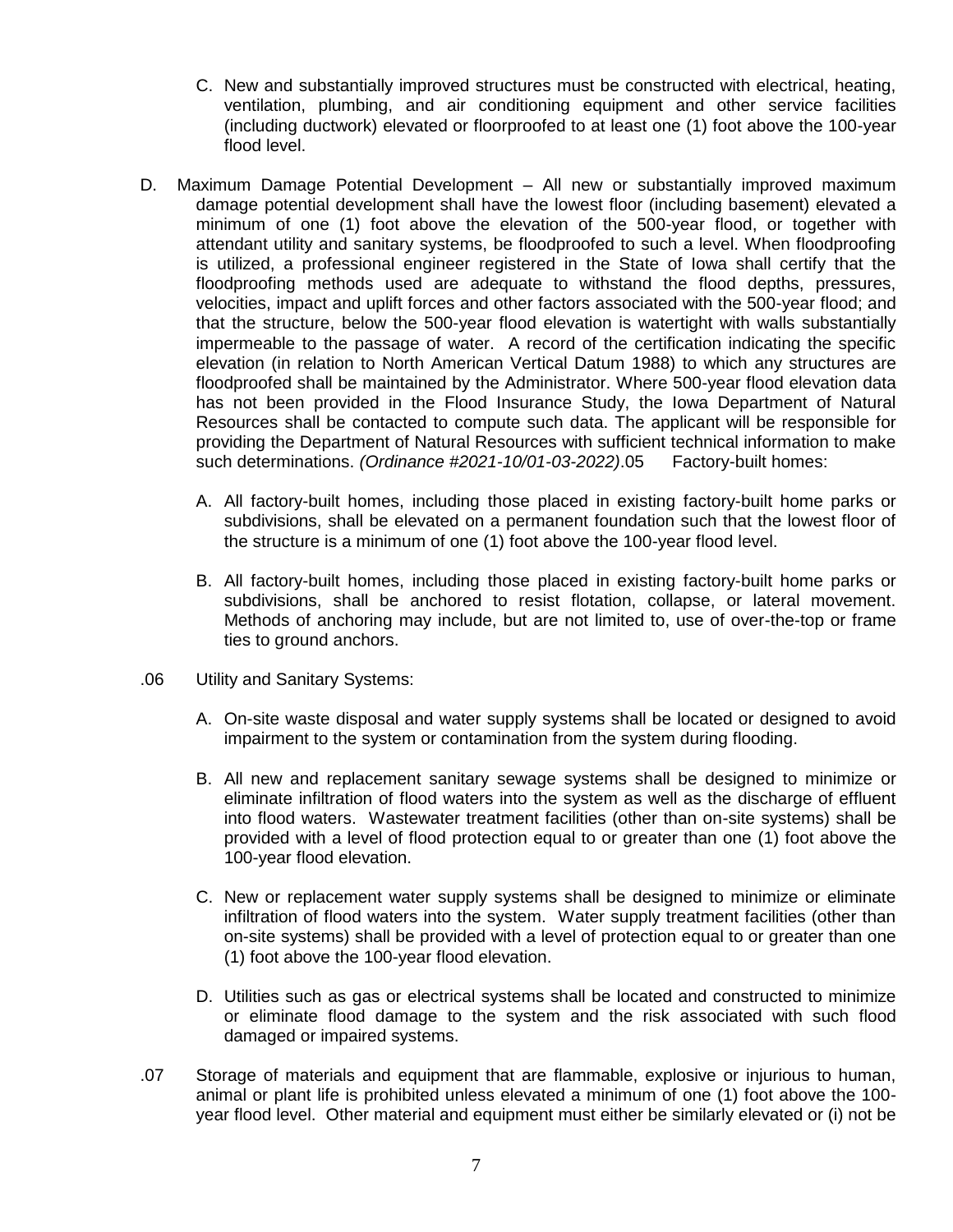subject to major flood damage and be anchored to prevent movement due to flood waters or (ii) be readily removable from the area within the time available after flood warning.

- .08 Flood control structural works such as levees, flood walls, etc. shall provide, at a minimum, protection from a 100-year flood with a minimum of 3 ft. of design freeboard and shall provide for adequate interior drainage. In addition, structural flood control works shall be approved by the Department of Natural Resources.
- .09 Watercourse alterations or relocations must be designed to maintain the flood carrying capacity within the altered or relocated portion. In addition, such alterations or relocations must be approved by the Department of Natural Resources.
- .10 Subdivisions (including factory-built home parks and subdivisions) shall be consistent with the need to minimize flood damages and shall have adequate drainage provided to reduce exposure to flood damage. Development associated with subdivision proposals (including the installation of public utilities) shall meet the applicable performance standards of this Chapter. Subdivision proposals intended for residential use shall provide all lots with a means of access which will be passable by wheeled vehicles during the 100-year flood. Proposals for subdivisions greater than five (5) acres or fifty (50) lots (whichever is less) shall include 100-year flood elevation data for those areas located within the area of significant flood hazard.
- .11 Accessory Structures to Residential Uses*(Ordinance #2021-10/01-03-2022)*:
	- A. Detached garages, sheds, and similar structures that are incidental to a residential use are exempt from the 100-year flood elevation requirements where the following criteria are satisfied.
		- (1) The structure shall be designed to have low flood damage potential. Its size shall not exceed 600 sq. ft. in size. Those portions of the structure located less than 1 foot above the 100-year flood elevation must be constructed of flood-resistant materials.
		- (2) The structure shall be used solely for low flood damage potential purposes such as vehicle parking and limited storage. The structure shall not be used for human habitation.
		- (3) The structure shall be constructed and placed on the building site so as to offer minimum resistance to the flow of floodwaters.
		- (4) The structure shall be firmly anchored to resist flotation, collapse and lateral movement.
		- (5) The structure's service facilities such as electrical and heating equipment shall be elevated or floodproofed to at least one foot above the 100-year flood elevation.
		- (6) The structure's walls shall include openings that satisfy the provisions of Section 4, 51.30.041.04A of this Ordinance.
	- B. Exemption from the 100-year flood elevation requirements for such a structure may result in increased premium rates for flood insurance coverage of the structure and its contents.
- .12 Recreational Vehicles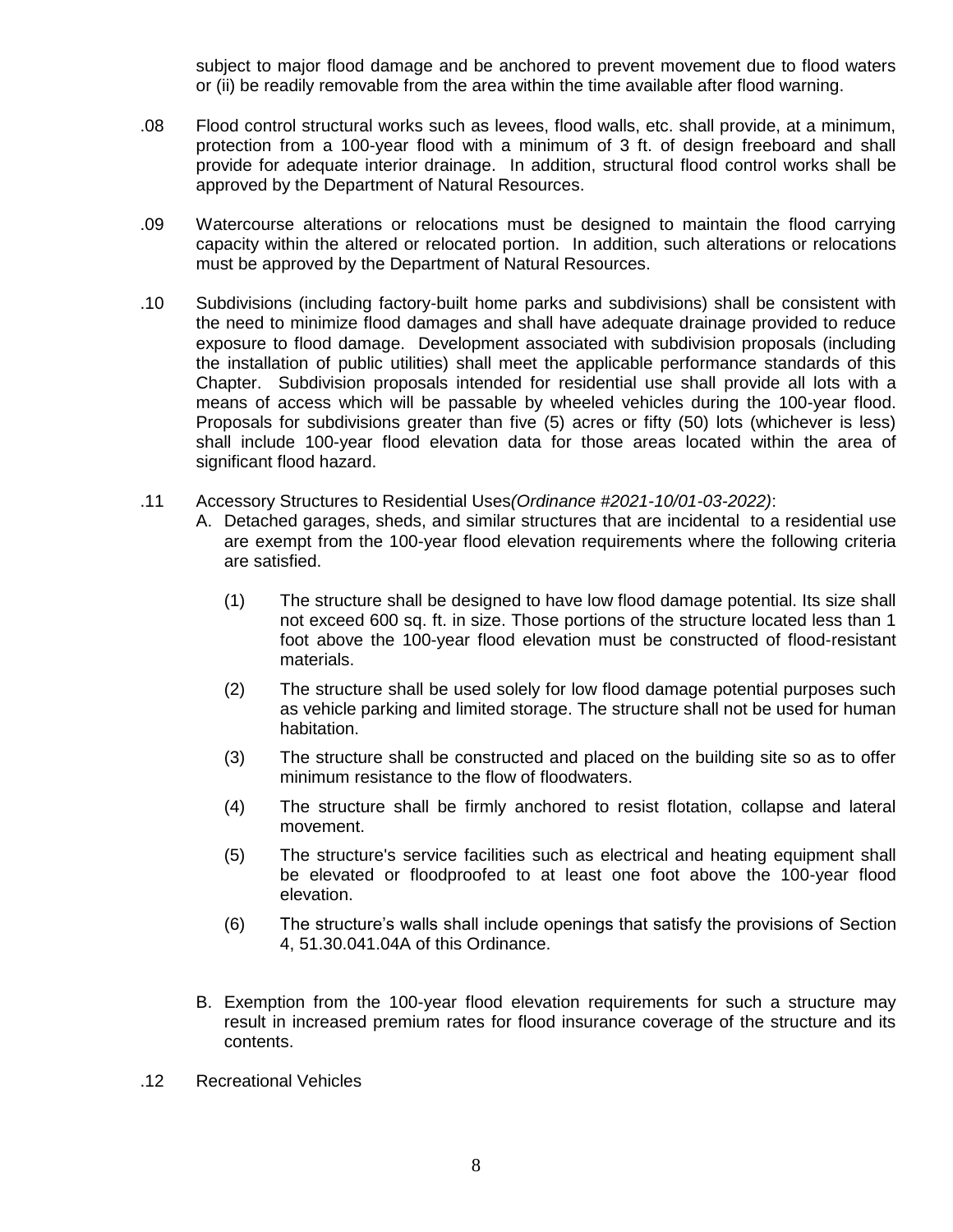- A. Recreational vehicles are exempt from the requirements of Section 5.30.041.05 of this Chapter regarding anchoring and elevation of factory-built homes when the following criteria are satisfied.
	- (1) The recreational vehicle shall be located on the site for less than 180 consecutive days, and,
	- (2) The recreational vehicle must be fully licensed and ready for highway use. A recreational vehicle is ready for highway use if it is on its wheels or jacking system and is attached to the site only by quick disconnect type utilities and security devices and has no permanently attached additions.
- B. Recreational vehicles that are located on the site for more than 180 consecutive days or are not ready for highway use must satisfy requirements of Section 5.30.041.05 of this Chapter regarding anchoring and elevation of factory-built homes.
- .13 Pipeline river and stream crossings shall be buried in the streambed and banks, or otherwise sufficiently protected to prevent rupture due to channel degradation and meandering.
- 5.30.042 SPECIAL FLOODWAY PROVISIONS: In addition to the General Flood Plain Standards, uses within the floodway must meet the following applicable standards. The floodway is that portion of the flood plain which must be protected from developmental encroachment to allow the free flow of flood waters. Where floodway data has been provided in the Flood Insurance Study, such data shall be used to define the floodway. Where no floodway data has been provided, the Department of Natural Resources shall be contacted to provide a floodway delineation. The applicant will be responsible for providing the Department of Natural Resources with sufficient technical information to make such determination.
	- .01 No use shall be permitted in the floodway that would result in any increase in the 100-year flood level. Consideration of the effects of any development on flood levels shall be based upon the assumption that an equal degree of development would be allowed for similarly situated lands.
	- .02 All uses within the floodway shall:
		- A. Be consistent with the need to minimize flood damage.
		- B. Use construction methods and practices that will minimize flood damage.
		- C. Use construction materials and utility equipment that are resistant to flood damage.
	- .03 No use shall affect the capacity or conveyance of the channel or floodway of any tributary to the main stream, drainage ditch or any other drainage facility or system.
	- .04 Structures, buildings and sanitary and utility systems, if permitted, shall meet the applicable General Flood Plain standards and shall be constructed or aligned to present the minimum possible resistance to flood flows.
	- .05 Buildings, if permitted, shall have a low flood damage potential and shall not be for human habitation.
	- .06 Storage of materials or equipment that are buoyant, flammable, explosive or injurious to human, animal or plant life is prohibited. Storage of other material may be allowed if readily removable from the floodway within the time available after flood warning.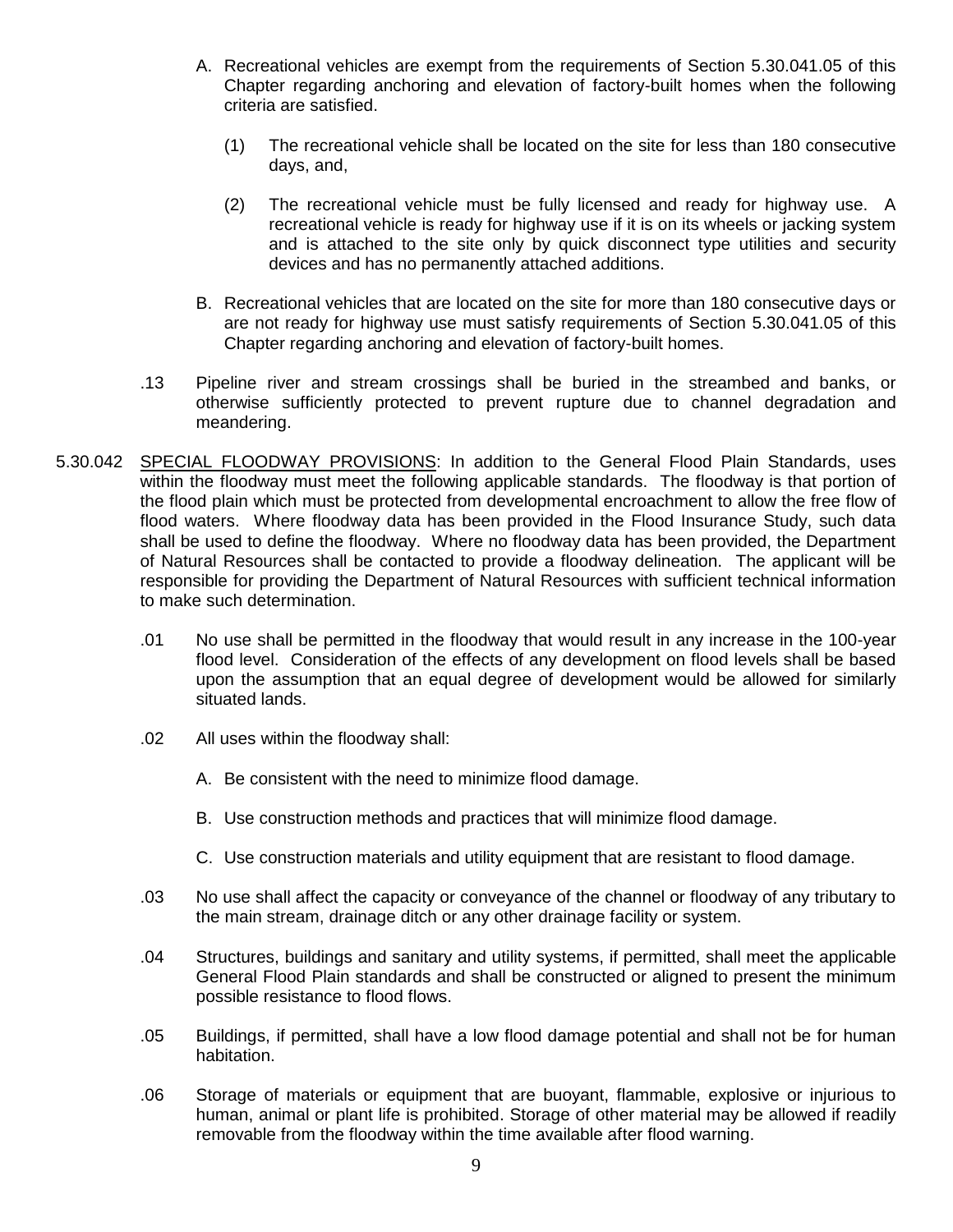- .07 Watercourse alterations or relocations (channel changes and modifications) must be designed to maintain the flood carrying capacity within the altered or relocated portion. In addition, such alterations or relocations must be approved by the Department of Natural Resources.
- .08 Any fill allowed in the floodway must be shown to have some beneficial purpose and shall be limited to the minimum amount necessary.
- .09 Pipeline river or stream crossings shall be buried in the streambed and banks or otherwise sufficiently protected to prevent rupture due to channel degradation and meandering or due to the action of flood flows.
- 5.30.043 SPECIAL PROVISIONS FOR SHALLOW FLOODING AREAS: In addition to the General Flood Plain Standards, uses within shallow flooding areas must meet the following applicable standards.
	- .01 In shallow flooding areas designated as an AO Zone on the Flood Insurance Rate Map (FIRM), the minimum floodproofing/flood protection elevation shall be equal to the number of feet as specified on the FIRM (or a minimum of 2.0 ft. if no number is specified) above the highest natural grade adjacent to the structure.
	- .02 In shallow flooding areas designated as an AH Zone on the Flood Insurance Rate Map, the minimum floodproofing/flood protection elevation shall be equal to the elevation as specified on the FIRM.
	- .03 In shallow flooding areas designated as either an AO or AH on the Flood Insurance Rate Map, drainage paths are required around structures on slopes to adequately guide water away from structures.

# **SECTION 5 - ADMINISTRATION**

#### 5.30.051 APPOINTMENT, DUTIES AND RESPONSIBILITIES OF FLOOD PLAIN ADMINISTRATOR:

- .01 The Director of Planning and Development of Pottawattamie County, Iowa, is hereby appointed to implement and administer the provisions of this Chapter and will herein be referred to as the Administrator.
- .02 Duties of the Administrator shall include, but not necessarily be limited to the following:
	- A. Review all flood plain development permit applications to assure that the provisions of this Chapter will be satisfied.
	- B. Review flood plain development applications to assure that all necessary permits have been obtained from federal, state and local governmental agencies including approval when required from the Department of Natural Resources for flood plain construction.
	- C. Record and maintain a record of the elevation (in relation to North American Vertical Datum) of the lowest floor (including basement) of all new or substantially improved structures.
	- D. Record and maintain a record of the elevation (in relation to North American Vertical datum) to which all new or substantially improved structures have been floodproofed.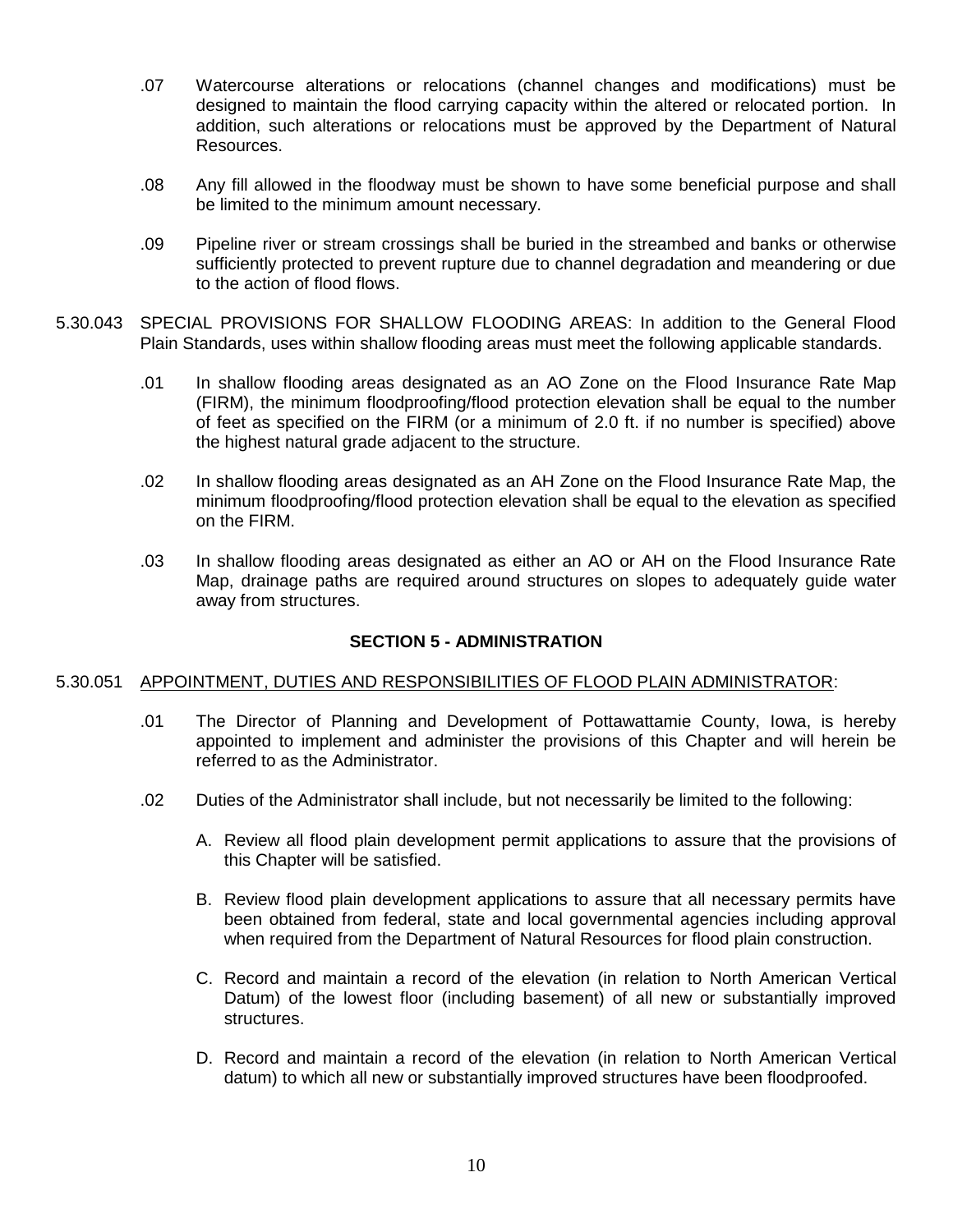- E. Notify adjacent communities/counties and the Department of Natural Resources prior to any proposed alteration or relocation of a watercourse and submit evidence of such notifications to the Federal Emergency Management Agency.
- F. Keep a record of all permits, appeals and such other transactions and correspondence pertaining to the administration of this Chapter.

#### 5.30.052 FLOOD PLAIN DEVELOPMENT PERMIT:

- .01 Permit Required A Flood Plain Development Permit issued by the Administrator shall be secured prior to any flood plain development (any man-made change to improved and unimproved real estate, including but not limited to buildings or other structures, mining, filling, grading, paving, excavation or drilling operations), including the placement of factorybuilt homes.
- .02 Application for Permit Application shall be made on forms furnished by the Administrator and shall include the following:
	- A. Description of the work to be covered by the permit for which application is to be made.
	- B. Description of the land on which the proposed work is to be done (i.e., lot, block, track, street address or similar description) that will readily identify and locate the work to be done.
	- C. Indication of the use or occupancy for which the proposed work is intended.
	- D. Elevation of the 100-year flood.
	- E. Elevation (in relation to North American Vertical Datum) of the lowest floor (including basement) of buildings or of the level to which a building is to be floodproofed.
	- F. For buildings being improved or rebuilt, the estimated cost of improvements and market value of the building prior to the improvements.
	- G. Such other information as the Administrator deems reasonably necessary (e.g., drawings or a site plan) for the purpose of this Chapter.
- .03 Action on Permit Application The Administrator shall, within a reasonable time, make a determination as to whether the proposed flood plain development meets the applicable standards of this Chapter and shall approve or disapprove the application. For disapprovals, the applicant shall be informed, in writing, of the specific reasons therefore. The Administrator shall not issue permits for variances except as directed by the County Board of Supervisors.
- .04 Construction and Use to be as Provided in Application and Plans Flood Plain Development Permits based on the basis of approved plans and applications authorize only the use, arrangement, and construction set forth in such approved plans and applications and no other use, arrangement or construction. Any use, arrangement, or construction at variance with that authorized shall be deemed a violation of this Chapter. The applicant shall be required to submit certification by a professional engineer or land surveyor, as appropriate, registered in the State of Iowa, that the finished fill, building floor elevations, floodproofing, or other flood protection measures were accomplished in compliance with the provisions of this Chapter, prior to the use or occupancy of any structure.

#### 5.30.053 Variance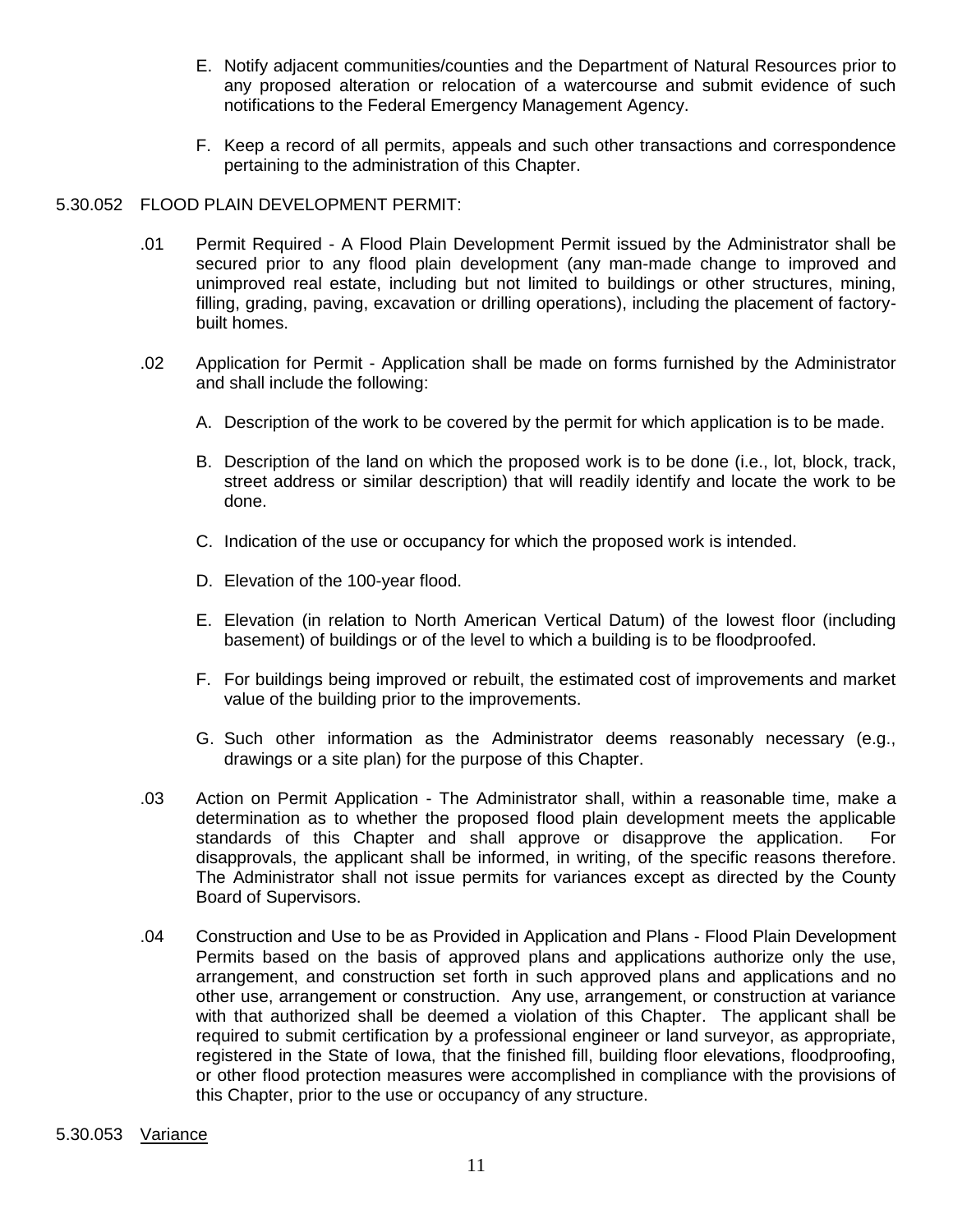- .01 The County Board of Supervisors may authorize upon request in specific cases such variances from the terms of this Chapter that will not be contrary to the public interest where, owing to special conditions, a literal enforcement of the provisions of this Chapter will result in unnecessary hardship. Variances granted must meet the following applicable standards.
	- A. Variances shall only be granted upon: (i) a showing of good and sufficient cause, (ii) a determination that failure to grant the variance would result in exceptional hardship to the applicant, and (iii) a determination that the granting of the variance will not result in increased flood heights, additional threats to public safety, extraordinary public expense, create nuisances, cause fraud on or victimization of the public or conflict with existing local codes or ordinances.
	- B. Variances shall not be issued within any designated floodway if any increase in flood levels during the 100-year flood would result. Consideration of the effects of any development on flood levels shall be based upon the assumption that an equal degree of development would be allowed for similarly situated lands.
	- C. Variances shall only be granted upon a determination that the variance is the minimum necessary, considering the flood hazard, to afford relief.
	- D. In cases where the variance involves a lower level of flood protection for buildings than what is ordinarily required by this Chapter, the applicant shall be notified in writing over the signature of the Administrator that: (i) the issuance of a variance will result in increased premium rates for flood insurance up to amounts as high as \$25 for \$100 of insurance coverage and (ii) such construction increases risks to life and property.
	- E. All variances granted shall have the concurrence or approval of the Department of Natural Resources.
- .02 Factors Upon Which the Decision of the Board of Supervisors Shall be Based In passing upon applications for Variances, the Board shall consider all relevant factors specified in other sections of this Chapter and:
	- A. The danger to life and property due to increased flood heights or velocities caused by encroachments.
	- B. The danger that materials may be swept on to other land or downstream to the injury of others.
	- C. The proposed water supply and sanitation systems and the ability of these systems to prevent disease, contamination and unsanitary conditions.
	- D. The susceptibility of the proposed facility and its contents to flood damage and the effect of such damage on the individual owner.
	- E. The importance of the services provided by the proposed facility to the County.
	- F. The requirements of the facility for a flood plain location.
	- G. The availability of alternative locations not subject to flooding for the proposed use.
	- H. The compatibility of the proposed use with existing development and development anticipated in the foreseeable future.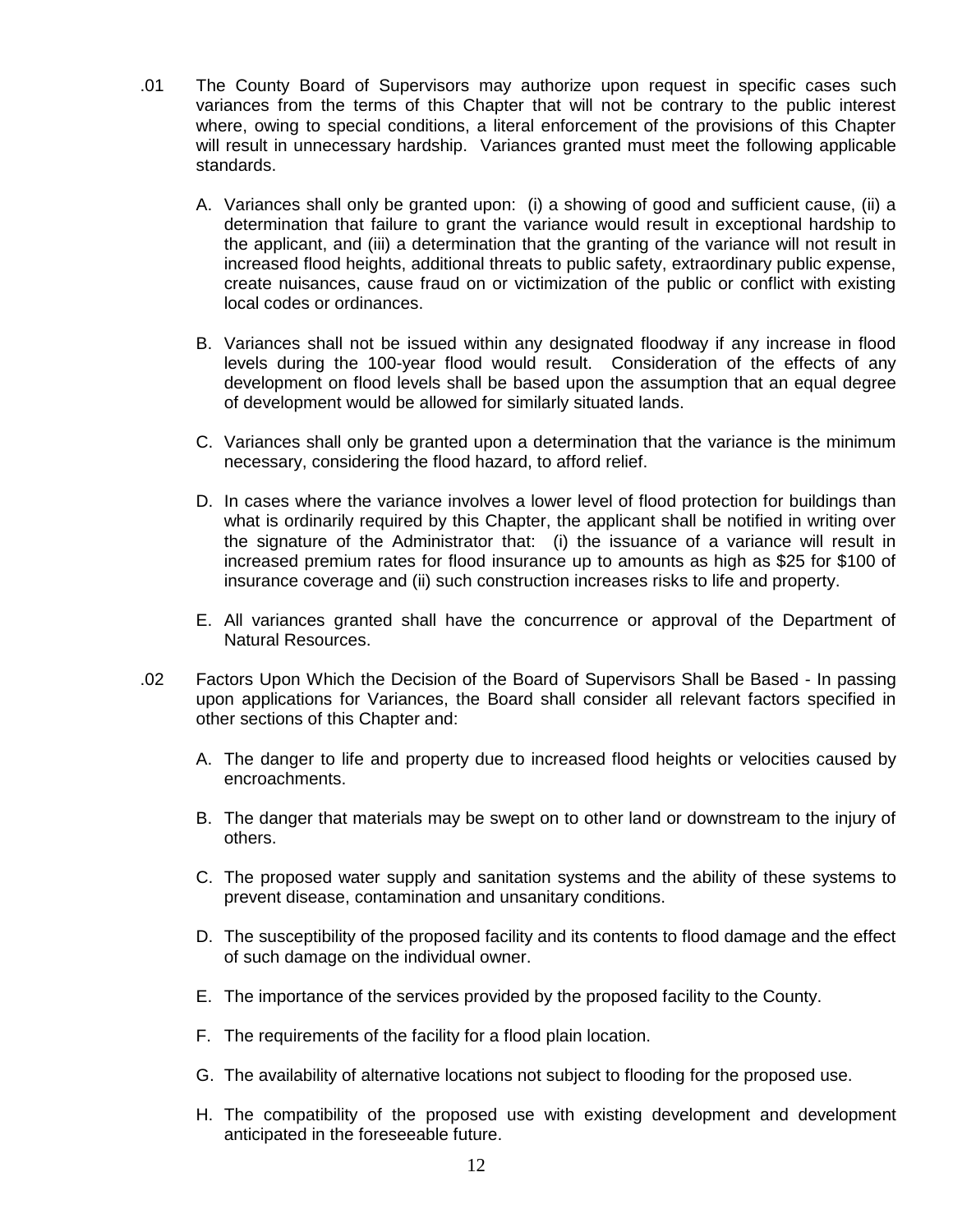- I. The relationship of the proposed use to the comprehensive plan and flood plain management program for the area.
- J. The safety of access to the property in times of flood for ordinary and emergency vehicles.
- K. The expected heights, velocity, duration, rate of rise and sediment transport of the floodwater expected at the site.
- L. The cost of providing governmental services during and after flood conditions, including maintenance and repair of public utilities (sewer, gas, electrical and water systems), facilities, streets and bridges.
- M. Such other factors which are relevant to the purpose of this Chapter.
- .03 Conditions Attached to Variances Upon consideration of the factors listed above, the Board of Supervisors may attach such conditions to the granting of variances as it deems necessary to further the purpose of this Chapter. Such conditions may include, but not necessarily be limited to:
	- A. Modification of waste disposal and water supply facilities.
	- B. Limitation of periods of use and operation.
	- C. Imposition of operational controls, sureties, and deed restrictions.
	- D. Requirements for construction of channel modifications, dikes, levees and other protective measures, provided such are approved by the Department of Natural Resources and are deemed the only practical alternative to achieving the purpose of this Chapter.
	- E. Floodproofing measures.

# **SECTION 6 – NONCONFORMING USES**

- 5.30.061 A structure or the use of a structure or premises which was lawful before August 9, 1993 or amendment of this Chapter, but which is not in conformity with the provisions of this Chapter, may be continued subject to the following conditions:
	- .01 If such use is discontinued for six (6) consecutive months, any future use of the building premises shall conform to this Chapter.
	- .02 Uses or adjuncts thereof that are or become nuisances shall not be entitled to continue as nonconforming uses.
- 5.30.062 If any nonconforming use or structure is destroyed by any means, including flood, it shall not be reconstructed if the cost is more than fifty (50) percent of the market value of the structure before the damage occurred, unless it is reconstructed in conformity with the provisions of this Chapter. This limitation does not include the cost of any alteration to comply with existing state or local health, sanitary, building or safety codes or regulations or the cost of any alteration of a structure listed on the National Register of Historic Places, provided that the alteration shall not preclude its continued designation.

#### **SECTION 7 – PENALTIES FOR VIOLATION**